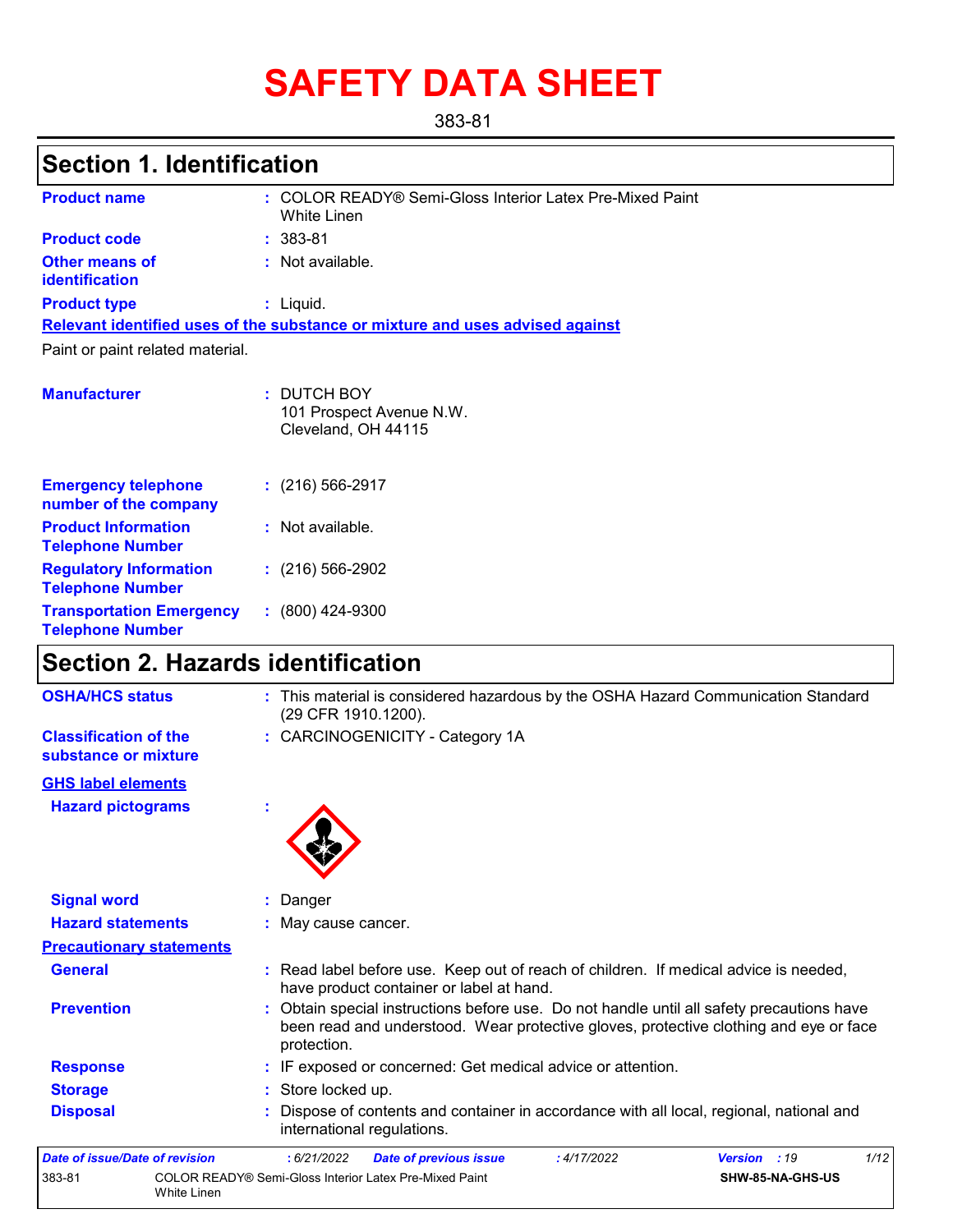## **Section 2. Hazards identification**

| <b>Supplemental label</b><br>elements      | WARNING: This product contains chemicals known to the State of California to cause<br>cancer and birth defects or other reproductive harm. Adequate ventilation required when<br>sanding or abrading the dried film. If Adequate ventilation cannot be provided wear an<br>approved particulate respirator (NIOSH approved). Follow respirator manufacturer's<br>directions for respirator use. DELAYED EFFECTS FROM LONG TERM<br>OVEREXPOSURE. Abrading or sanding of the dry film may release Crystalline Silica<br>which has been shown to cause lung damage and cancer under long term exposure. |
|--------------------------------------------|------------------------------------------------------------------------------------------------------------------------------------------------------------------------------------------------------------------------------------------------------------------------------------------------------------------------------------------------------------------------------------------------------------------------------------------------------------------------------------------------------------------------------------------------------------------------------------------------------|
|                                            | Please refer to the SDS for additional information. Keep out of reach of children. Do not<br>transfer contents to other containers for storage.                                                                                                                                                                                                                                                                                                                                                                                                                                                      |
| <b>Hazards not otherwise</b><br>classified | : None known.                                                                                                                                                                                                                                                                                                                                                                                                                                                                                                                                                                                        |

## **Section 3. Composition/information on ingredients**

| Substance/mixture                              | : Mixture        |
|------------------------------------------------|------------------|
| <b>Other means of</b><br><i>identification</i> | : Not available. |

#### **CAS number/other identifiers**

| Ingredient name                 | % by weight | <b>CAS number</b> |
|---------------------------------|-------------|-------------------|
| Titanium Dioxide                | 1≥10 - ≤25  | 13463-67-7        |
| l Calcium Carbonate             | 5≥          | l 1317-65-3       |
| Heavy Paraffinic Oil            | 1≥ا         | 64742-65-0        |
| Cristobalite, respirable powder | $\leq 0.3$  | 14464-46-1        |

Any concentration shown as a range is to protect confidentiality or is due to batch variation.

**There are no additional ingredients present which, within the current knowledge of the supplier and in the concentrations applicable, are classified and hence require reporting in this section.**

**Occupational exposure limits, if available, are listed in Section 8.**

### **Section 4. First aid measures**

| <b>Description of necessary first aid measures</b> |                                                                                                                                                                                                                                                                                                                                                                                                                                                                                                                                                                                                                                                                                   |
|----------------------------------------------------|-----------------------------------------------------------------------------------------------------------------------------------------------------------------------------------------------------------------------------------------------------------------------------------------------------------------------------------------------------------------------------------------------------------------------------------------------------------------------------------------------------------------------------------------------------------------------------------------------------------------------------------------------------------------------------------|
| <b>Eye contact</b>                                 | : Immediately flush eyes with plenty of water, occasionally lifting the upper and lower<br>eyelids. Check for and remove any contact lenses. Continue to rinse for at least 10<br>minutes. Get medical attention.                                                                                                                                                                                                                                                                                                                                                                                                                                                                 |
| <b>Inhalation</b>                                  | : Remove victim to fresh air and keep at rest in a position comfortable for breathing. If<br>not breathing, if breathing is irregular or if respiratory arrest occurs, provide artificial<br>respiration or oxygen by trained personnel. It may be dangerous to the person providing<br>aid to give mouth-to-mouth resuscitation. Get medical attention. If unconscious, place<br>in recovery position and get medical attention immediately. Maintain an open airway.<br>Loosen tight clothing such as a collar, tie, belt or waistband.                                                                                                                                         |
| <b>Skin contact</b>                                | : Flush contaminated skin with plenty of water. Remove contaminated clothing and<br>shoes. Wash contaminated clothing thoroughly with water before removing it, or wear<br>gloves. Continue to rinse for at least 10 minutes. Get medical attention. Wash clothing<br>before reuse. Clean shoes thoroughly before reuse.                                                                                                                                                                                                                                                                                                                                                          |
| <b>Ingestion</b>                                   | : Wash out mouth with water. Remove dentures if any. If material has been swallowed<br>and the exposed person is conscious, give small quantities of water to drink. Stop if the<br>exposed person feels sick as vomiting may be dangerous. Do not induce vomiting<br>unless directed to do so by medical personnel. If vomiting occurs, the head should be<br>kept low so that vomit does not enter the lungs. Get medical attention. Never give<br>anything by mouth to an unconscious person. If unconscious, place in recovery position<br>and get medical attention immediately. Maintain an open airway. Loosen tight clothing<br>such as a collar, tie, belt or waistband. |

| Date of issue/Date of revision |                                                                       | 6/21/2022 | <b>Date of previous issue</b> | 4/17/2022 | <b>Version</b> : 19 |                  | 2/12 |
|--------------------------------|-----------------------------------------------------------------------|-----------|-------------------------------|-----------|---------------------|------------------|------|
| 383-81                         | COLOR READY® Semi-Gloss Interior Latex Pre-Mixed Paint<br>White Linen |           |                               |           |                     | SHW-85-NA-GHS-US |      |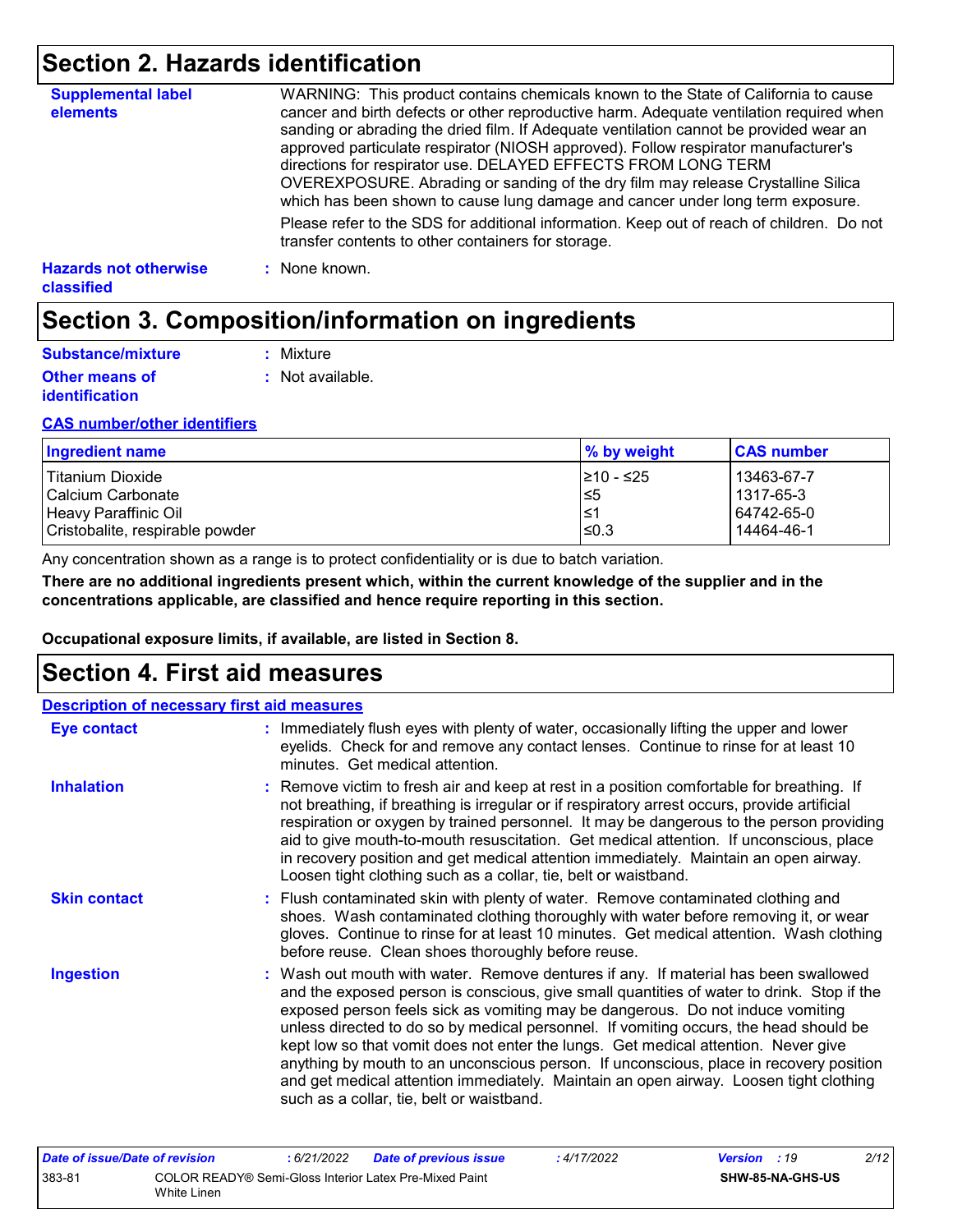## **Section 4. First aid measures**

| Most important symptoms/effects, acute and delayed |                                                                                                                                                                                                                                                                                                                                                                                                                 |
|----------------------------------------------------|-----------------------------------------------------------------------------------------------------------------------------------------------------------------------------------------------------------------------------------------------------------------------------------------------------------------------------------------------------------------------------------------------------------------|
| <b>Potential acute health effects</b>              |                                                                                                                                                                                                                                                                                                                                                                                                                 |
| <b>Eye contact</b>                                 | : No known significant effects or critical hazards.                                                                                                                                                                                                                                                                                                                                                             |
| <b>Inhalation</b>                                  | : No known significant effects or critical hazards.                                                                                                                                                                                                                                                                                                                                                             |
| <b>Skin contact</b>                                | : No known significant effects or critical hazards.                                                                                                                                                                                                                                                                                                                                                             |
| <b>Ingestion</b>                                   | : No known significant effects or critical hazards.                                                                                                                                                                                                                                                                                                                                                             |
| <b>Over-exposure signs/symptoms</b>                |                                                                                                                                                                                                                                                                                                                                                                                                                 |
| <b>Eye contact</b>                                 | : No specific data.                                                                                                                                                                                                                                                                                                                                                                                             |
| <b>Inhalation</b>                                  | : No specific data.                                                                                                                                                                                                                                                                                                                                                                                             |
| <b>Skin contact</b>                                | : No specific data.                                                                                                                                                                                                                                                                                                                                                                                             |
| <b>Ingestion</b>                                   | : No specific data.                                                                                                                                                                                                                                                                                                                                                                                             |
|                                                    | Indication of immediate medical attention and special treatment needed, if necessary                                                                                                                                                                                                                                                                                                                            |
| <b>Notes to physician</b>                          | : Treat symptomatically. Contact poison treatment specialist immediately if large<br>quantities have been ingested or inhaled.                                                                                                                                                                                                                                                                                  |
| <b>Specific treatments</b>                         | : No specific treatment.                                                                                                                                                                                                                                                                                                                                                                                        |
| <b>Protection of first-aiders</b>                  | : No action shall be taken involving any personal risk or without suitable training. If it is<br>suspected that fumes are still present, the rescuer should wear an appropriate mask or<br>self-contained breathing apparatus. It may be dangerous to the person providing aid to<br>give mouth-to-mouth resuscitation. Wash contaminated clothing thoroughly with water<br>before removing it, or wear gloves. |

**See toxicological information (Section 11)**

## **Section 5. Fire-fighting measures**

| <b>Extinguishing media</b>                               |                                                                                                                                                                                                     |
|----------------------------------------------------------|-----------------------------------------------------------------------------------------------------------------------------------------------------------------------------------------------------|
| <b>Suitable extinguishing</b><br>media                   | : Use an extinguishing agent suitable for the surrounding fire.                                                                                                                                     |
| <b>Unsuitable extinguishing</b><br>media                 | : None known.                                                                                                                                                                                       |
| <b>Specific hazards arising</b><br>from the chemical     | : In a fire or if heated, a pressure increase will occur and the container may burst.                                                                                                               |
| <b>Hazardous thermal</b><br>decomposition products       | Decomposition products may include the following materials:<br>carbon dioxide<br>carbon monoxide<br>metal oxide/oxides                                                                              |
| <b>Special protective actions</b><br>for fire-fighters   | : Promptly isolate the scene by removing all persons from the vicinity of the incident if<br>there is a fire. No action shall be taken involving any personal risk or without suitable<br>training. |
| <b>Special protective</b><br>equipment for fire-fighters | : Fire-fighters should wear appropriate protective equipment and self-contained breathing<br>apparatus (SCBA) with a full face-piece operated in positive pressure mode.                            |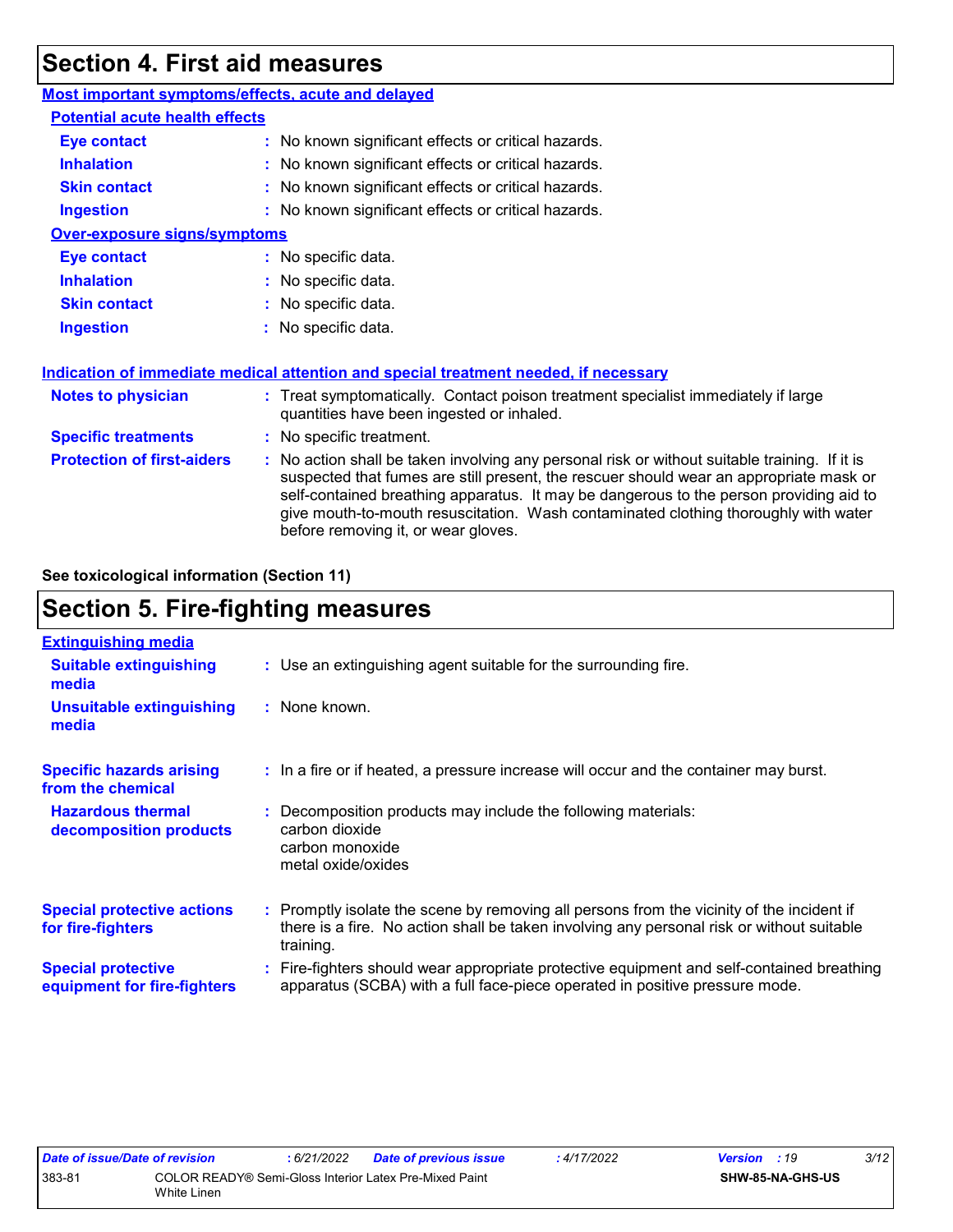## **Section 6. Accidental release measures**

|                                                              | <b>Personal precautions, protective equipment and emergency procedures</b>                                                                                                                                                                                                                                                                                                                                                                                                                                                                                                                                                                                                                                   |
|--------------------------------------------------------------|--------------------------------------------------------------------------------------------------------------------------------------------------------------------------------------------------------------------------------------------------------------------------------------------------------------------------------------------------------------------------------------------------------------------------------------------------------------------------------------------------------------------------------------------------------------------------------------------------------------------------------------------------------------------------------------------------------------|
| For non-emergency<br>personnel                               | : No action shall be taken involving any personal risk or without suitable training.<br>Evacuate surrounding areas. Keep unnecessary and unprotected personnel from<br>entering. Do not touch or walk through spilled material. Avoid breathing vapor or mist.<br>Provide adequate ventilation. Wear appropriate respirator when ventilation is<br>inadequate. Put on appropriate personal protective equipment.                                                                                                                                                                                                                                                                                             |
| For emergency responders                                     | : If specialized clothing is required to deal with the spillage, take note of any information in<br>Section 8 on suitable and unsuitable materials. See also the information in "For non-<br>emergency personnel".                                                                                                                                                                                                                                                                                                                                                                                                                                                                                           |
| <b>Environmental precautions</b>                             | : Avoid dispersal of spilled material and runoff and contact with soil, waterways, drains<br>and sewers. Inform the relevant authorities if the product has caused environmental<br>pollution (sewers, waterways, soil or air).                                                                                                                                                                                                                                                                                                                                                                                                                                                                              |
| <b>Methods and materials for containment and cleaning up</b> |                                                                                                                                                                                                                                                                                                                                                                                                                                                                                                                                                                                                                                                                                                              |
| <b>Small spill</b>                                           | : Stop leak if without risk. Move containers from spill area. Dilute with water and mop up<br>if water-soluble. Alternatively, or if water-insoluble, absorb with an inert dry material and<br>place in an appropriate waste disposal container. Dispose of via a licensed waste<br>disposal contractor.                                                                                                                                                                                                                                                                                                                                                                                                     |
| <b>Large spill</b>                                           | : Stop leak if without risk. Move containers from spill area. Approach release from<br>upwind. Prevent entry into sewers, water courses, basements or confined areas. Wash<br>spillages into an effluent treatment plant or proceed as follows. Contain and collect<br>spillage with non-combustible, absorbent material e.g. sand, earth, vermiculite or<br>diatomaceous earth and place in container for disposal according to local regulations<br>(see Section 13). Dispose of via a licensed waste disposal contractor. Contaminated<br>absorbent material may pose the same hazard as the spilled product. Note: see<br>Section 1 for emergency contact information and Section 13 for waste disposal. |

## **Section 7. Handling and storage**

#### **Precautions for safe handling**

| <b>Protective measures</b>                                                       | : Put on appropriate personal protective equipment (see Section 8). Avoid exposure -<br>obtain special instructions before use. Do not handle until all safety precautions have<br>been read and understood. Do not get in eyes or on skin or clothing. Do not ingest.<br>Avoid breathing vapor or mist. If during normal use the material presents a respiratory<br>hazard, use only with adequate ventilation or wear appropriate respirator. Keep in the<br>original container or an approved alternative made from a compatible material, kept<br>tightly closed when not in use. Empty containers retain product residue and can be<br>hazardous. Do not reuse container. |
|----------------------------------------------------------------------------------|--------------------------------------------------------------------------------------------------------------------------------------------------------------------------------------------------------------------------------------------------------------------------------------------------------------------------------------------------------------------------------------------------------------------------------------------------------------------------------------------------------------------------------------------------------------------------------------------------------------------------------------------------------------------------------|
| <b>Advice on general</b><br>occupational hygiene                                 | : Eating, drinking and smoking should be prohibited in areas where this material is<br>handled, stored and processed. Workers should wash hands and face before eating,<br>drinking and smoking. Remove contaminated clothing and protective equipment before<br>entering eating areas. See also Section 8 for additional information on hygiene<br>measures.                                                                                                                                                                                                                                                                                                                  |
| <b>Conditions for safe storage,</b><br>including any<br><b>incompatibilities</b> | Store in accordance with local regulations. Store in original container protected from<br>direct sunlight in a dry, cool and well-ventilated area, away from incompatible materials<br>(see Section 10) and food and drink. Store locked up. Keep container tightly closed<br>and sealed until ready for use. Containers that have been opened must be carefully<br>resealed and kept upright to prevent leakage. Do not store in unlabeled containers.<br>Use appropriate containment to avoid environmental contamination. See Section 10 for<br>incompatible materials before handling or use.                                                                              |

| Date of issue/Date of revision |                                                                       | : 6/21/2022 | <b>Date of previous issue</b> | : 4/17/2022 | <b>Version</b> : 19 |                         | 4/12 |
|--------------------------------|-----------------------------------------------------------------------|-------------|-------------------------------|-------------|---------------------|-------------------------|------|
| 383-81                         | COLOR READY® Semi-Gloss Interior Latex Pre-Mixed Paint<br>White Linen |             |                               |             |                     | <b>SHW-85-NA-GHS-US</b> |      |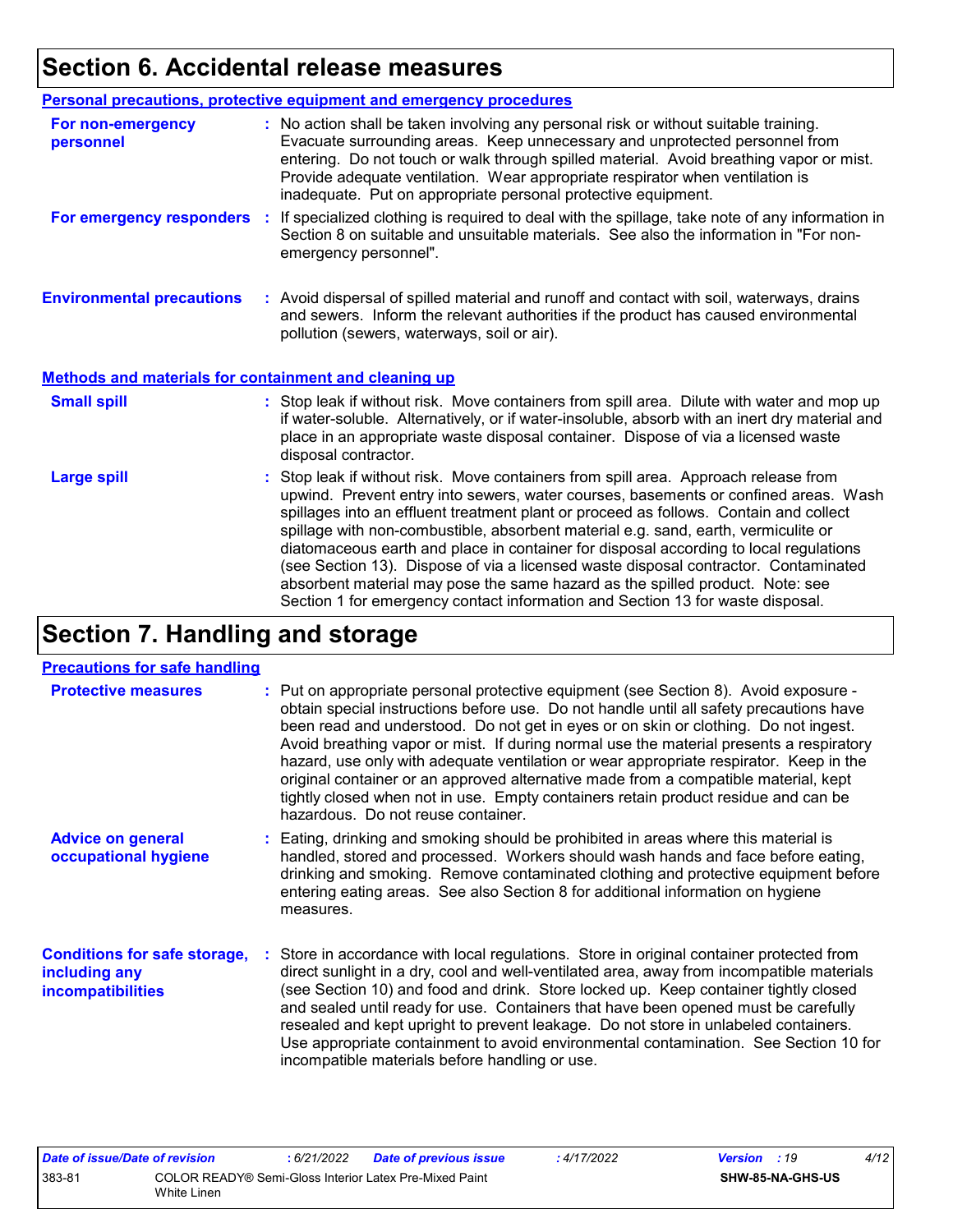## **Section 8. Exposure controls/personal protection**

#### **Control parameters**

**Occupational exposure limits (OSHA United States)**

| <b>Ingredient name</b>          | CAS#       | <b>Exposure limits</b>                                                                                                                                                                                                                                                                                                                                                                                                                                                                                                                                                           |
|---------------------------------|------------|----------------------------------------------------------------------------------------------------------------------------------------------------------------------------------------------------------------------------------------------------------------------------------------------------------------------------------------------------------------------------------------------------------------------------------------------------------------------------------------------------------------------------------------------------------------------------------|
| <b>Titanium Dioxide</b>         | 13463-67-7 | ACGIH TLV (United States, 1/2021).<br>TWA: 10 mg/m <sup>3</sup> 8 hours.<br>OSHA PEL (United States, 5/2018).<br>TWA: 15 mg/m <sup>3</sup> 8 hours. Form: Total dust                                                                                                                                                                                                                                                                                                                                                                                                             |
| Calcium Carbonate               | 1317-65-3  | OSHA PEL (United States, 5/2018).<br>TWA: 5 mg/m <sup>3</sup> 8 hours. Form: Respirable<br>fraction<br>TWA: 15 mg/m <sup>3</sup> 8 hours. Form: Total dust<br>NIOSH REL (United States, 10/2020).<br>TWA: 5 mg/m <sup>3</sup> 10 hours. Form: Respirable<br>fraction<br>TWA: 10 mg/m <sup>3</sup> 10 hours. Form: Total                                                                                                                                                                                                                                                          |
| Heavy Paraffinic Oil            | 64742-65-0 | ACGIH TLV (United States, 1/2021).<br>TWA: 5 mg/m <sup>3</sup> 8 hours. Form: Inhalable<br>fraction<br>OSHA PEL (United States, 5/2018).<br>TWA: 5 mg/m <sup>3</sup> 8 hours.<br>NIOSH REL (United States, 10/2020).<br>TWA: 5 mg/m <sup>3</sup> 10 hours. Form: Mist<br>STEL: 10 mg/m <sup>3</sup> 15 minutes. Form: Mist                                                                                                                                                                                                                                                       |
| Cristobalite, respirable powder | 14464-46-1 | OSHA PEL Z3 (United States, 6/2016).<br>TWA: 250 mppcf / 2 x (%SiO2+5) 8 hours.<br>Form: Respirable<br>TWA: 10 mg/m <sup>3</sup> / 2 x (%SiO2+2) 8 hours.<br>Form: Respirable<br>TWA: 30 mg/m <sup>3</sup> / 2 x (%SiO2+2) 8 hours.<br>Form: Total dust<br>OSHA PEL (United States, 5/2018).<br>TWA: 50 µg/m <sup>3</sup> 8 hours. Form: Respirable<br>dust<br>ACGIH TLV (United States, 1/2021).<br>TWA: 0.025 mg/m <sup>3</sup> 8 hours. Form:<br>Respirable fraction<br>NIOSH REL (United States, 10/2020).<br>TWA: 0.05 mg/m <sup>3</sup> 10 hours. Form: respirable<br>dust |

#### **Occupational exposure limits (Canada)**

| <b>Ingredient name</b>                                                                 |  |            |                                                                                                                       | CAS#                                                                                                                                                                                                                                                                                                                                                                                                | <b>Exposure limits</b> |                     |      |
|----------------------------------------------------------------------------------------|--|------------|-----------------------------------------------------------------------------------------------------------------------|-----------------------------------------------------------------------------------------------------------------------------------------------------------------------------------------------------------------------------------------------------------------------------------------------------------------------------------------------------------------------------------------------------|------------------------|---------------------|------|
| Titanium dioxide                                                                       |  | 13463-67-7 | $6/2021$ ).<br>fraction<br>8 hrs OEL: 10 mg/m <sup>3</sup> 8 hours.<br>TWA: 10 mg/m <sup>3</sup> 8 hours.<br>7/2013). | <b>CA British Columbia Provincial (Canada,</b><br>TWA: 10 mg/m <sup>3</sup> 8 hours. Form: Total dust<br>TWA: 3 mg/m <sup>3</sup> 8 hours. Form: respirable<br>CA Quebec Provincial (Canada, 6/2021).<br>TWAEV: 10 mg/m <sup>3</sup> 8 hours. Form: Total dust.<br>CA Alberta Provincial (Canada, 6/2018).<br>CA Ontario Provincial (Canada, 6/2019).<br><b>CA Saskatchewan Provincial (Canada,</b> |                        |                     |      |
| Date of issue/Date of revision                                                         |  | :6/21/2022 |                                                                                                                       | <b>Date of previous issue</b>                                                                                                                                                                                                                                                                                                                                                                       | : 4/17/2022            | <b>Version</b> : 19 | 5/12 |
| 383-81<br>COLOR READY® Semi-Gloss Interior Latex Pre-Mixed Paint<br><b>White Linen</b> |  |            | SHW-85-NA-GHS-US                                                                                                      |                                                                                                                                                                                                                                                                                                                                                                                                     |                        |                     |      |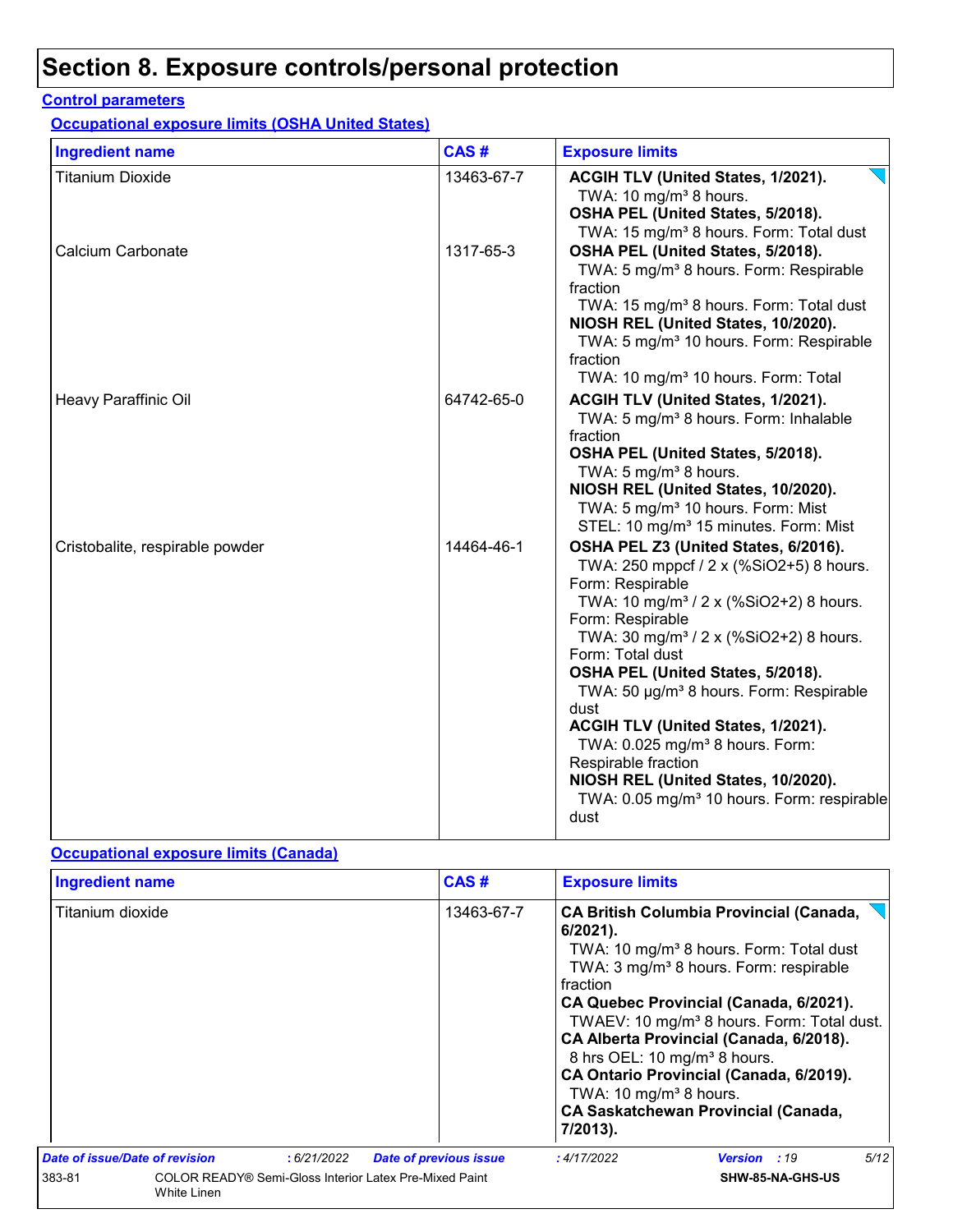# **Section 8. Exposure controls/personal protection**

|              |            | STEL: 20 mg/m <sup>3</sup> 15 minutes.<br>TWA: 10 mg/m <sup>3</sup> 8 hours.                                                                                                                                                                                                                                                                                                                                                                                                                                                                                                                                                   |
|--------------|------------|--------------------------------------------------------------------------------------------------------------------------------------------------------------------------------------------------------------------------------------------------------------------------------------------------------------------------------------------------------------------------------------------------------------------------------------------------------------------------------------------------------------------------------------------------------------------------------------------------------------------------------|
| Cristobalite | 14464-46-1 | <b>CA British Columbia Provincial (Canada,</b><br>$6/2021$ ).<br>TWA: $0.025$ mg/m <sup>3</sup> 8 hours. Form:<br>Respirable<br>CA Quebec Provincial (Canada, 6/2021).<br>TWAEV: 0.05 mg/m <sup>3</sup> 8 hours. Form:<br>Respirable dust.<br>CA Alberta Provincial (Canada, 6/2018).<br>8 hrs OEL: 0.025 mg/m <sup>3</sup> 8 hours. Form:<br>Respirable particulate<br>CA Ontario Provincial (Canada, 6/2019).<br>TWA: 0.05 mg/m <sup>3</sup> 8 hours. Form: Respirable<br>particulate matter.<br><b>CA Saskatchewan Provincial (Canada,</b><br>7/2013).<br>TWA: 0.05 mg/m <sup>3</sup> 8 hours. Form: respirable<br>fraction |

#### **Occupational exposure limits (Mexico)**

White Linen

|       | CAS# | <b>Exposure limits</b> |
|-------|------|------------------------|
| None. |      |                        |

| <b>Appropriate engineering</b><br><b>controls</b> | : If user operations generate dust, fumes, gas, vapor or mist, use process enclosures,<br>local exhaust ventilation or other engineering controls to keep worker exposure to<br>airborne contaminants below any recommended or statutory limits.                                                                                                                                                                                                                                                                                                                                                                       |
|---------------------------------------------------|------------------------------------------------------------------------------------------------------------------------------------------------------------------------------------------------------------------------------------------------------------------------------------------------------------------------------------------------------------------------------------------------------------------------------------------------------------------------------------------------------------------------------------------------------------------------------------------------------------------------|
| <b>Environmental exposure</b><br>controls         | : Emissions from ventilation or work process equipment should be checked to ensure<br>they comply with the requirements of environmental protection legislation. In some<br>cases, fume scrubbers, filters or engineering modifications to the process equipment<br>will be necessary to reduce emissions to acceptable levels.                                                                                                                                                                                                                                                                                        |
| <b>Individual protection measures</b>             |                                                                                                                                                                                                                                                                                                                                                                                                                                                                                                                                                                                                                        |
| <b>Hygiene measures</b>                           | : Wash hands, forearms and face thoroughly after handling chemical products, before<br>eating, smoking and using the lavatory and at the end of the working period.<br>Appropriate techniques should be used to remove potentially contaminated clothing.<br>Wash contaminated clothing before reusing. Ensure that eyewash stations and safety<br>showers are close to the workstation location.                                                                                                                                                                                                                      |
| <b>Eye/face protection</b>                        | : Safety eyewear complying with an approved standard should be used when a risk<br>assessment indicates this is necessary to avoid exposure to liquid splashes, mists,<br>gases or dusts. If contact is possible, the following protection should be worn, unless<br>the assessment indicates a higher degree of protection: safety glasses with side-<br>shields.                                                                                                                                                                                                                                                     |
| <b>Skin protection</b>                            |                                                                                                                                                                                                                                                                                                                                                                                                                                                                                                                                                                                                                        |
| <b>Hand protection</b>                            | : Chemical-resistant, impervious gloves complying with an approved standard should be<br>worn at all times when handling chemical products if a risk assessment indicates this is<br>necessary. Considering the parameters specified by the glove manufacturer, check<br>during use that the gloves are still retaining their protective properties. It should be<br>noted that the time to breakthrough for any glove material may be different for different<br>glove manufacturers. In the case of mixtures, consisting of several substances, the<br>protection time of the gloves cannot be accurately estimated. |
| <b>Body protection</b>                            | : Personal protective equipment for the body should be selected based on the task being<br>performed and the risks involved and should be approved by a specialist before<br>handling this product.                                                                                                                                                                                                                                                                                                                                                                                                                    |
| Date of issue/Date of revision                    | 6/12<br>: 6/21/2022<br><b>Date of previous issue</b><br>: 4/17/2022<br><b>Version</b> : 19                                                                                                                                                                                                                                                                                                                                                                                                                                                                                                                             |
| 383-81                                            | COLOR READY® Semi-Gloss Interior Latex Pre-Mixed Paint<br>SHW-85-NA-GHS-US                                                                                                                                                                                                                                                                                                                                                                                                                                                                                                                                             |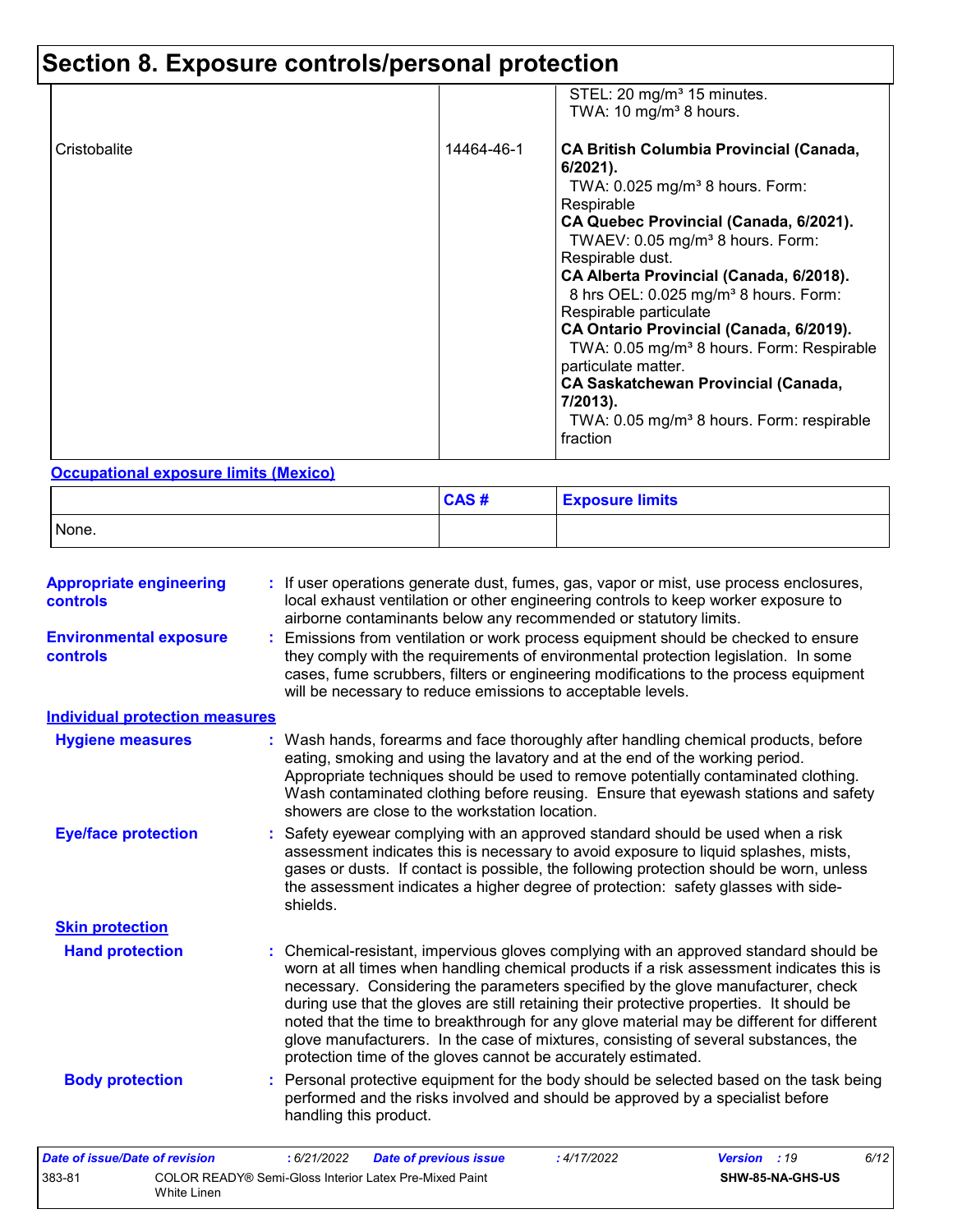## **Section 8. Exposure controls/personal protection**

| <b>Other skin protection</b>  | : Appropriate footwear and any additional skin protection measures should be selected<br>based on the task being performed and the risks involved and should be approved by a<br>specialist before handling this product.                                                           |
|-------------------------------|-------------------------------------------------------------------------------------------------------------------------------------------------------------------------------------------------------------------------------------------------------------------------------------|
| <b>Respiratory protection</b> | : Based on the hazard and potential for exposure, select a respirator that meets the<br>appropriate standard or certification. Respirators must be used according to a<br>respiratory protection program to ensure proper fitting, training, and other important<br>aspects of use. |

## **Section 9. Physical and chemical properties**

The conditions of measurement of all properties are at standard temperature and pressure unless otherwise indicated.

| <b>Appearance</b>                                                 |                                                                     |
|-------------------------------------------------------------------|---------------------------------------------------------------------|
| <b>Physical state</b>                                             | $:$ Liquid.                                                         |
| <b>Color</b>                                                      | : Not available.                                                    |
| Odor                                                              | : Not available.                                                    |
| <b>Odor threshold</b>                                             | : Not available.                                                    |
| рH                                                                | : 9.6                                                               |
| <b>Melting point/freezing point</b>                               | : Not available.                                                    |
| <b>Boiling point, initial boiling</b><br>point, and boiling range | : $100^{\circ}$ C (212 $^{\circ}$ F)                                |
| <b>Flash point</b>                                                | : Closed cup: Not applicable.                                       |
| <b>Evaporation rate</b>                                           | $0.09$ (butyl acetate = 1)                                          |
| <b>Flammability</b>                                               | : Not available.                                                    |
| Lower and upper explosion<br>limit/flammability limit             | : Not available.                                                    |
| <b>Vapor pressure</b>                                             | : $2.3$ kPa (17.5 mm Hg)                                            |
| <b>Relative vapor density</b>                                     | : 1 [Air = 1]                                                       |
| <b>Relative density</b>                                           | : 1.16                                                              |
| <b>Solubility</b>                                                 | : Not available.                                                    |
| <b>Partition coefficient: n-</b><br>octanol/water                 | : Not applicable.                                                   |
| <b>Auto-ignition temperature</b>                                  | : Not available.                                                    |
| <b>Decomposition temperature</b>                                  | : Not available.                                                    |
| <b>Viscosity</b>                                                  | Kinematic (40°C (104°F)): >20.5 mm <sup>2</sup> /s (>20.5 cSt)<br>÷ |
| <b>Molecular weight</b>                                           | Not applicable.                                                     |
| <b>Aerosol product</b>                                            |                                                                     |
| <b>Heat of combustion</b>                                         | : $0.656$ kJ/g                                                      |

## **Section 10. Stability and reactivity**

| <b>Reactivity</b>                            | : No specific test data related to reactivity available for this product or its ingredients. |
|----------------------------------------------|----------------------------------------------------------------------------------------------|
| <b>Chemical stability</b>                    | : The product is stable.                                                                     |
| <b>Possibility of hazardous</b><br>reactions | : Under normal conditions of storage and use, hazardous reactions will not occur.            |
| <b>Conditions to avoid</b>                   | : No specific data.                                                                          |

| Date of issue/Date of revision |             | : 6/21/2022                                            | Date of previous issue | : 4/17/2022 | <b>Version</b> : 19 |                  | 7/12 |
|--------------------------------|-------------|--------------------------------------------------------|------------------------|-------------|---------------------|------------------|------|
| 383-81                         | White Linen | COLOR READY® Semi-Gloss Interior Latex Pre-Mixed Paint |                        |             |                     | SHW-85-NA-GHS-US |      |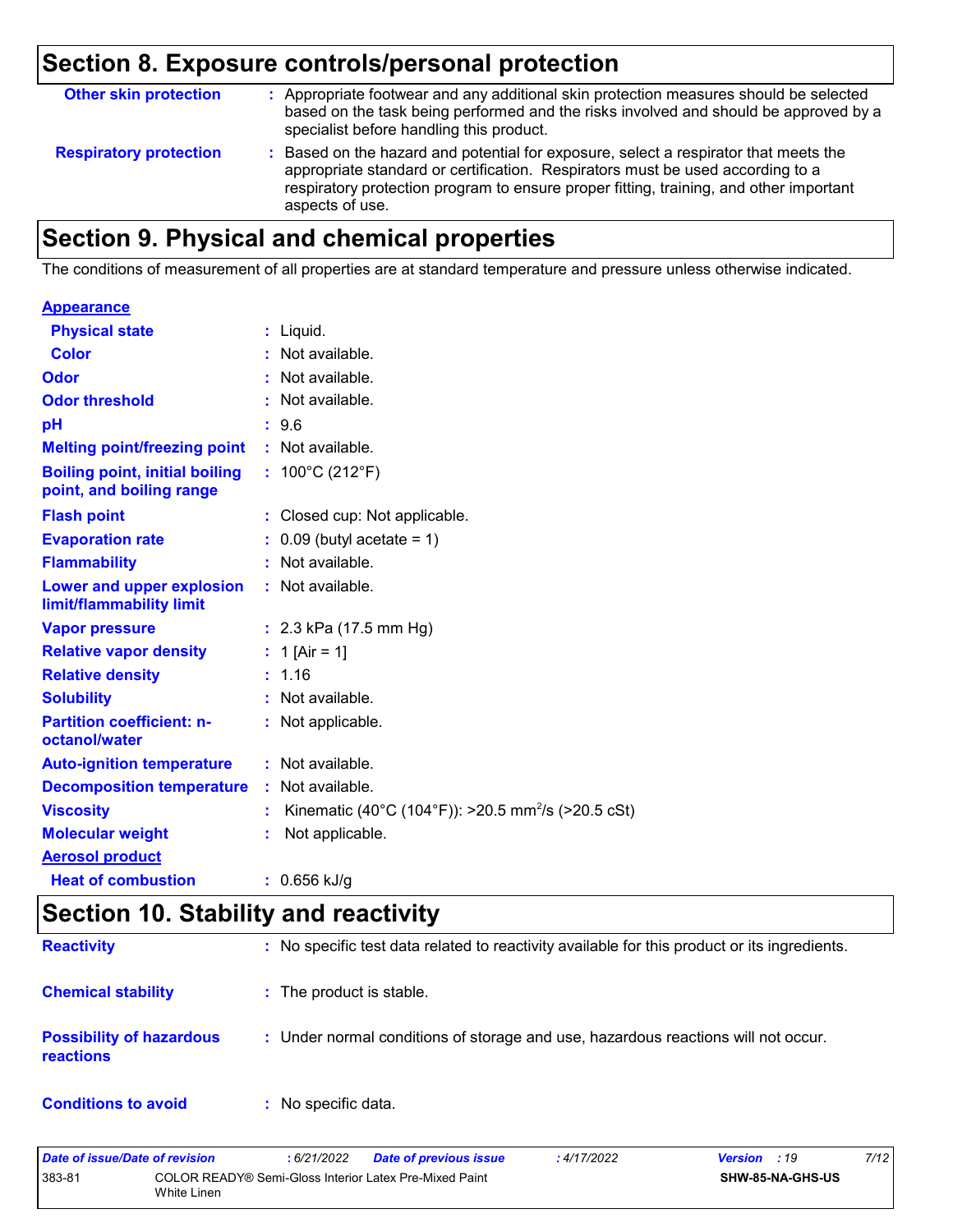## **Section 10. Stability and reactivity**

**Incompatible materials :**

: No specific data.

#### **Hazardous decomposition products**

Under normal conditions of storage and use, hazardous decomposition products should **:** not be produced.

## **Section 11. Toxicological information**

#### **Information on toxicological effects**

#### **Acute toxicity**

| <b>Product/ingredient name</b> | <b>Result</b>             | <b>Species</b> | <b>Dose</b>                | <b>Exposure</b> |
|--------------------------------|---------------------------|----------------|----------------------------|-----------------|
| Heavy Paraffinic Oil           | ILD50 Dermal<br>LD50 Oral | Rabbit<br>Rat  | >5000 mg/kg<br>>5000 mg/kg |                 |

#### **Irritation/Corrosion**

| <b>Product/ingredient name</b> | <b>Result</b>        | <b>Species</b> | <b>Score</b> | <b>Exposure</b>    | <b>Observation</b> |
|--------------------------------|----------------------|----------------|--------------|--------------------|--------------------|
| Titanium Dioxide               | Skin - Mild irritant | Human          |              | 72 hours 300<br>ug |                    |

#### **Sensitization**

Not available.

#### **Mutagenicity**

Not available.

#### **Carcinogenicity**

Not available.

#### **Classification**

| <b>Product/ingredient name</b>                                | <b>OSHA</b> | <b>IARC</b> | <b>NTP</b>                      |
|---------------------------------------------------------------|-------------|-------------|---------------------------------|
| Titanium Dioxide<br>Cristobalite, respirable<br><b>powder</b> |             | 2B          | Known to be a human carcinogen. |

#### **Reproductive toxicity**

Not available.

#### **Teratogenicity**

Not available.

#### **Specific target organ toxicity (single exposure)**

| <b>Name</b>       | <b>Category</b> | <b>Route of</b><br><b>exposure</b> | <b>Target organs</b>                            |
|-------------------|-----------------|------------------------------------|-------------------------------------------------|
| Calcium Carbonate | Category 3      |                                    | <b>Respiratory tract</b><br><b>l</b> irritation |

#### **Specific target organ toxicity (repeated exposure)**

| <b>Name</b>                     | <b>Category</b>        | <b>Route of</b><br><b>exposure</b> | <b>Target organs</b> |
|---------------------------------|------------------------|------------------------------------|----------------------|
| Cristobalite, respirable powder | ⊩Category <sup>≁</sup> | <b>l</b> inhalation                | respiratory tract    |

#### **Aspiration hazard**

| <b>Name</b>          | <b>Result</b>                |
|----------------------|------------------------------|
| Heavy Paraffinic Oil | ASPIRATION HAZARD - Category |

| Date of issue/Date of revision |                                                                       | : 6/21/2022 | <b>Date of previous issue</b> | : 4/17/2022 | <b>Version</b> : 19 |                         | 8/12 |
|--------------------------------|-----------------------------------------------------------------------|-------------|-------------------------------|-------------|---------------------|-------------------------|------|
| 383-81                         | COLOR READY® Semi-Gloss Interior Latex Pre-Mixed Paint<br>White Linen |             |                               |             |                     | <b>SHW-85-NA-GHS-US</b> |      |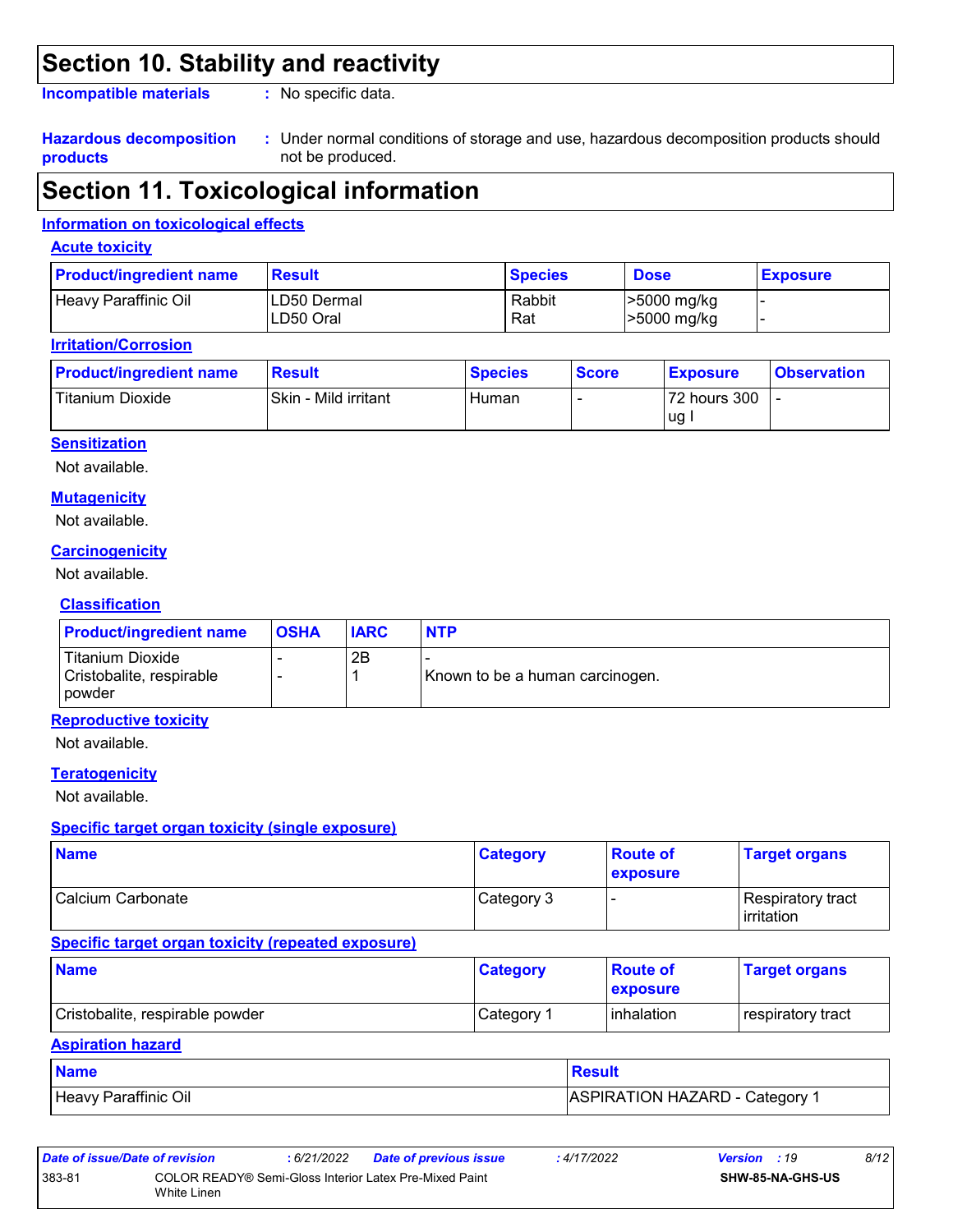## **Section 11. Toxicological information**

| <b>Information on the likely</b><br>routes of exposure    |  | : Not available.                                                                         |  |  |  |  |  |
|-----------------------------------------------------------|--|------------------------------------------------------------------------------------------|--|--|--|--|--|
| <b>Potential acute health effects</b>                     |  |                                                                                          |  |  |  |  |  |
| <b>Eye contact</b>                                        |  | : No known significant effects or critical hazards.                                      |  |  |  |  |  |
| <b>Inhalation</b>                                         |  | : No known significant effects or critical hazards.                                      |  |  |  |  |  |
| <b>Skin contact</b>                                       |  | No known significant effects or critical hazards.                                        |  |  |  |  |  |
| <b>Ingestion</b>                                          |  | : No known significant effects or critical hazards.                                      |  |  |  |  |  |
|                                                           |  | <b>Symptoms related to the physical, chemical and toxicological characteristics</b>      |  |  |  |  |  |
| <b>Eye contact</b>                                        |  | : No specific data.                                                                      |  |  |  |  |  |
| <b>Inhalation</b>                                         |  | : No specific data.                                                                      |  |  |  |  |  |
| <b>Skin contact</b>                                       |  | : No specific data.                                                                      |  |  |  |  |  |
| <b>Ingestion</b>                                          |  | : No specific data.                                                                      |  |  |  |  |  |
|                                                           |  | Delayed and immediate effects and also chronic effects from short and long term exposure |  |  |  |  |  |
| <b>Short term exposure</b>                                |  |                                                                                          |  |  |  |  |  |
| <b>Potential immediate</b><br>effects                     |  | : Not available.                                                                         |  |  |  |  |  |
| <b>Potential delayed effects</b>                          |  | : Not available.                                                                         |  |  |  |  |  |
| <b>Long term exposure</b>                                 |  |                                                                                          |  |  |  |  |  |
| <b>Potential immediate</b><br>effects                     |  | : Not available.                                                                         |  |  |  |  |  |
| <b>Potential delayed effects</b>                          |  | : Not available.                                                                         |  |  |  |  |  |
| <b>Potential chronic health effects</b><br>Not available. |  |                                                                                          |  |  |  |  |  |
| <b>General</b>                                            |  | : No known significant effects or critical hazards.                                      |  |  |  |  |  |
| <b>Carcinogenicity</b>                                    |  | : May cause cancer. Risk of cancer depends on duration and level of exposure.            |  |  |  |  |  |
| <b>Mutagenicity</b>                                       |  | No known significant effects or critical hazards.                                        |  |  |  |  |  |
| <b>Teratogenicity</b>                                     |  | : No known significant effects or critical hazards.                                      |  |  |  |  |  |
| <b>Developmental effects</b>                              |  | : No known significant effects or critical hazards.                                      |  |  |  |  |  |
| <b>Fertility effects</b>                                  |  | : No known significant effects or critical hazards.                                      |  |  |  |  |  |
| <b>Numerical measures of toxicity</b>                     |  |                                                                                          |  |  |  |  |  |
| <b>Acute toxicity estimates</b>                           |  |                                                                                          |  |  |  |  |  |
| Not available.                                            |  |                                                                                          |  |  |  |  |  |

# **Section 12. Ecological information**

| <b>Toxicity</b>                |                                       |                                      |                 |
|--------------------------------|---------------------------------------|--------------------------------------|-----------------|
| <b>Product/ingredient name</b> | <b>Result</b>                         | <b>Species</b>                       | <b>Exposure</b> |
| l Titanium Dioxide             | Acute LC50 >1000000 µg/l Marine water | <b>IFish - Fundulus heteroclitus</b> | 96 hours        |

#### **Persistence and degradability**

Not available.

| Date of issue/Date of revision |                                                                       | : 6/21/2022 | Date of previous issue | : 4/17/2022 | <b>Version</b> : 19 |                         | 9/12 |
|--------------------------------|-----------------------------------------------------------------------|-------------|------------------------|-------------|---------------------|-------------------------|------|
| 383-81                         | COLOR READY® Semi-Gloss Interior Latex Pre-Mixed Paint<br>White Linen |             |                        |             |                     | <b>SHW-85-NA-GHS-US</b> |      |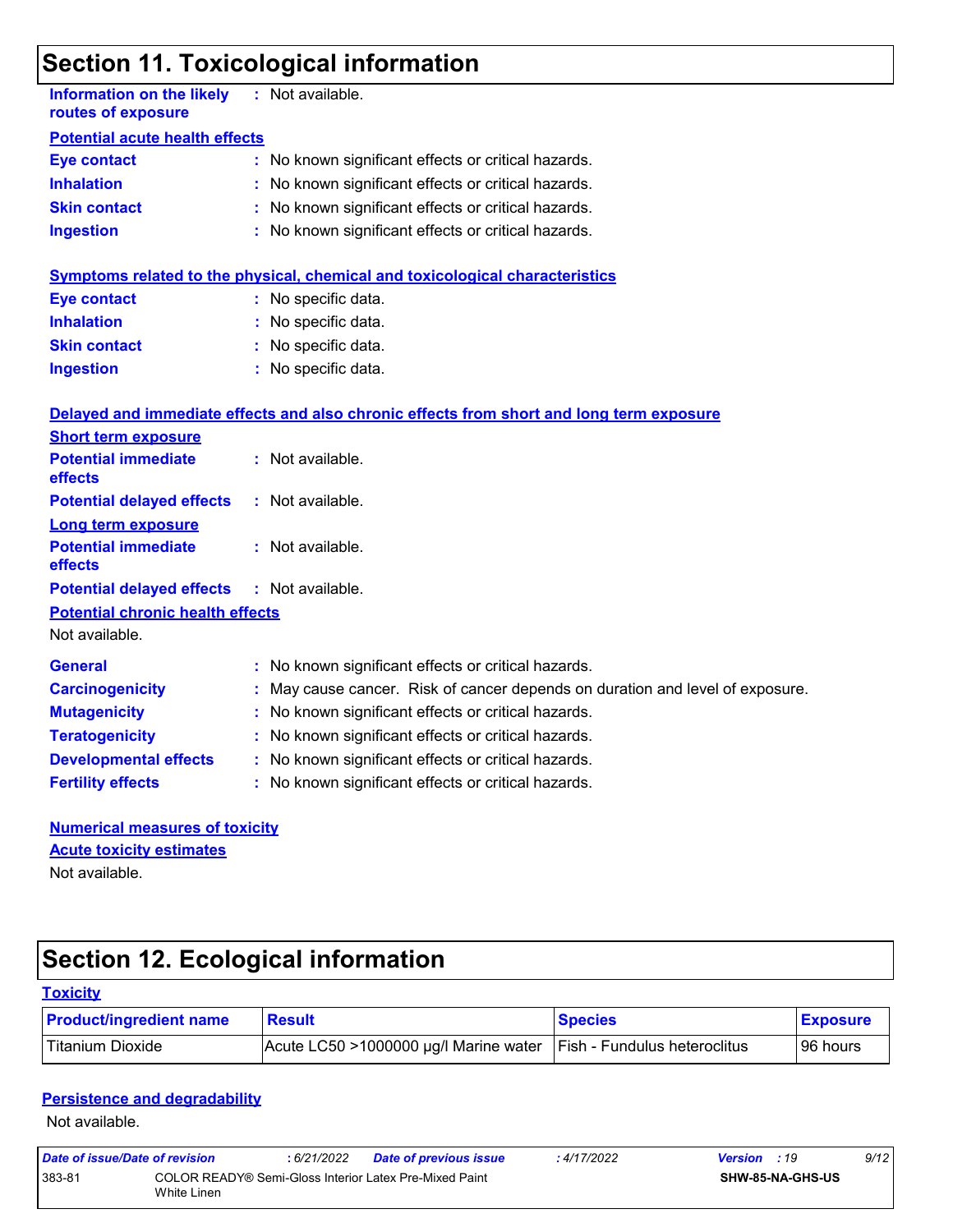## **Section 12. Ecological information**

#### **Bioaccumulative potential**

Not available.

**Mobility in soil**

| INIVWIIILY III JVII         |                  |
|-----------------------------|------------------|
| <b>Soil/water partition</b> | : Not available. |
| <b>coefficient (Koc)</b>    |                  |

**Other adverse effects** : No known significant effects or critical hazards.

### **Section 13. Disposal considerations**

**Disposal methods :**

The generation of waste should be avoided or minimized wherever possible. Disposal of this product, solutions and any by-products should at all times comply with the requirements of environmental protection and waste disposal legislation and any regional local authority requirements. Dispose of surplus and non-recyclable products via a licensed waste disposal contractor. Waste should not be disposed of untreated to the sewer unless fully compliant with the requirements of all authorities with jurisdiction. Waste packaging should be recycled. Incineration or landfill should only be considered when recycling is not feasible. This material and its container must be disposed of in a safe way. Care should be taken when handling emptied containers that have not been cleaned or rinsed out. Empty containers or liners may retain some product residues. Avoid dispersal of spilled material and runoff and contact with soil, waterways, drains and sewers.

## **Section 14. Transport information**

|                                      | <b>DOT</b><br><b>Classification</b> | <b>TDG</b><br><b>Classification</b> | <b>Mexico</b><br><b>Classification</b> | <b>IATA</b>    | <b>IMDG</b>    |
|--------------------------------------|-------------------------------------|-------------------------------------|----------------------------------------|----------------|----------------|
| <b>UN number</b>                     | Not regulated.                      | Not regulated.                      | Not regulated.                         | Not regulated. | Not regulated. |
| <b>UN proper</b><br>shipping name    | $\blacksquare$                      | $\blacksquare$                      |                                        |                |                |
| <b>Transport</b><br>hazard class(es) | $\blacksquare$                      | $\overline{\phantom{a}}$            |                                        |                |                |
| <b>Packing group</b>                 | $\overline{\phantom{a}}$            | ۰                                   | $\blacksquare$                         |                |                |
| <b>Environmental</b><br>hazards      | No.                                 | No.                                 | No.                                    | No.            | No.            |
| <b>Additional</b><br>information     | $\blacksquare$                      | $\blacksquare$                      | $\blacksquare$                         |                |                |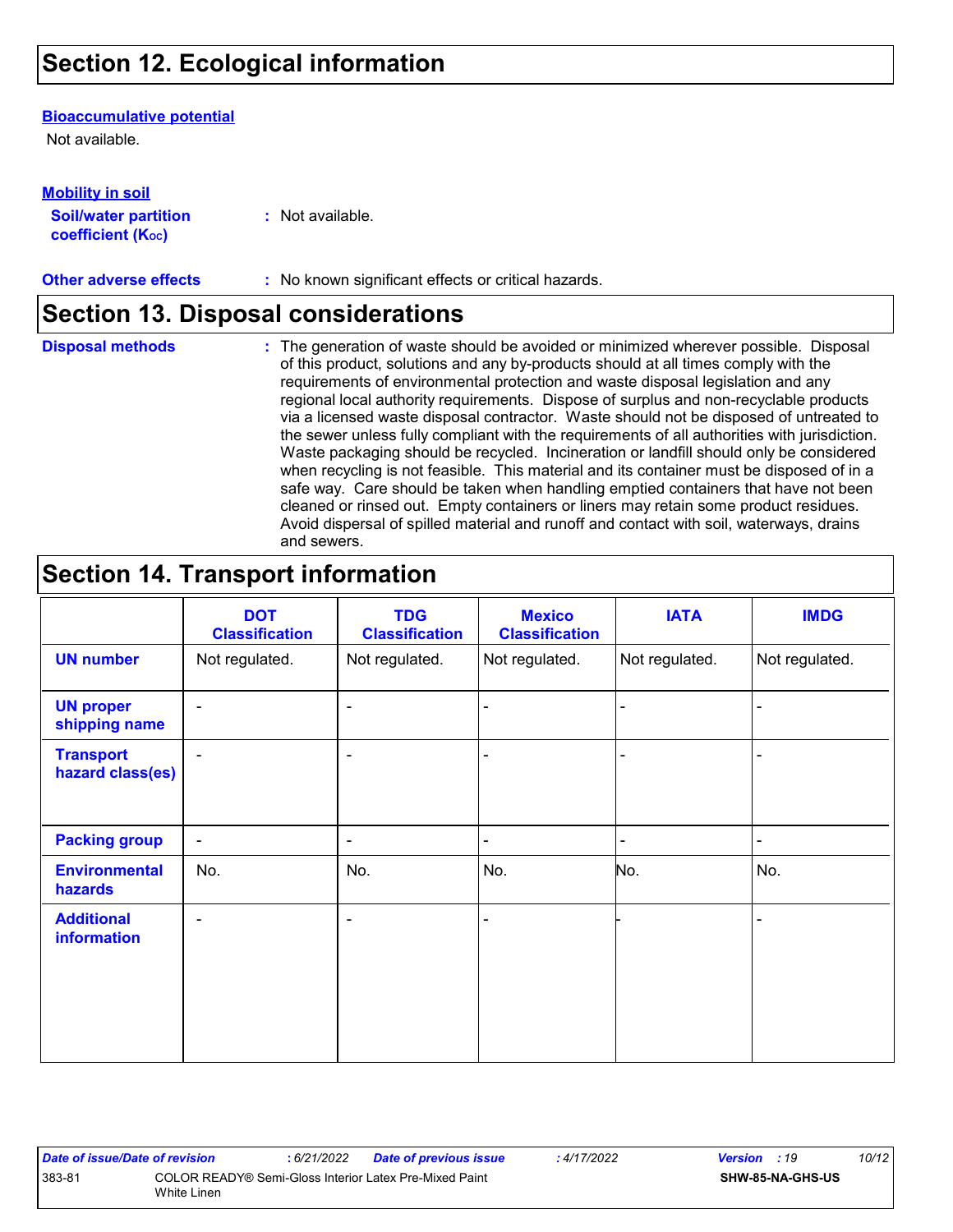### **Section 14. Transport information**

| <b>Special precautions for user :</b> | Multi-modal shipping descriptions are provided for informational purposes and do not<br>consider container sizes. The presence of a shipping description for a particular<br>mode of transport (sea, air, etc.), does not indicate that the product is packaged<br>suitably for that mode of transport. All packaging must be reviewed for suitability<br>prior to shipment, and compliance with the applicable regulations is the sole<br>responsibility of the person offering the product for transport. People loading and<br>unloading dangerous goods must be trained on all of the risks deriving from the<br>substances and on all actions in case of emergency situations. |
|---------------------------------------|-------------------------------------------------------------------------------------------------------------------------------------------------------------------------------------------------------------------------------------------------------------------------------------------------------------------------------------------------------------------------------------------------------------------------------------------------------------------------------------------------------------------------------------------------------------------------------------------------------------------------------------------------------------------------------------|
| <b>Transport in bulk according</b>    | Not available.                                                                                                                                                                                                                                                                                                                                                                                                                                                                                                                                                                                                                                                                      |
| to IMO instruments                    | -9                                                                                                                                                                                                                                                                                                                                                                                                                                                                                                                                                                                                                                                                                  |

: Not available. **Proper shipping name :**

## **Section 15. Regulatory information**

**TSCA 5(a)2 proposed significant new use rules**: 2-Methyl-4-isothiazolin-3-one; 5-Chloro-2-methylisothiazolinone

#### **SARA 313**

SARA 313 (40 CFR 372.45) supplier notification can be found on the Environmental Data Sheet.

#### **California Prop. 65**

WARNING: This product contains chemicals known to the State of California to cause cancer and birth defects or other reproductive harm.

#### **International regulations**

| <b>International lists</b> | : Australia inventory (AIIC): Not determined.                |
|----------------------------|--------------------------------------------------------------|
|                            | China inventory (IECSC): Not determined.                     |
|                            | Japan inventory (CSCL): Not determined.                      |
|                            | Japan inventory (ISHL): Not determined.                      |
|                            | Korea inventory (KECI): Not determined.                      |
|                            | New Zealand Inventory of Chemicals (NZIoC): Not determined.  |
|                            | Philippines inventory (PICCS): Not determined.               |
|                            | Taiwan Chemical Substances Inventory (TCSI): Not determined. |
|                            | Thailand inventory: Not determined.                          |
|                            | Turkey inventory: Not determined.                            |
|                            | Vietnam inventory: Not determined.                           |

### **Section 16. Other information**

**Hazardous Material Information System (U.S.A.)**



**The customer is responsible for determining the PPE code for this material. For more information on HMIS® Personal Protective Equipment (PPE) codes, consult the HMIS® Implementation Manual.**

**Caution: HMIS® ratings are based on a 0-4 rating scale, with 0 representing minimal hazards or risks, and 4 representing significant hazards or risks. Although HMIS® ratings and the associated label are not required on SDSs or products leaving a facility under 29 CFR 1910.1200, the preparer may choose to provide them. HMIS® ratings are to be used with a fully implemented HMIS® program. HMIS® is a registered trademark and service mark of the American Coatings Association, Inc.**

**Procedure used to derive the classification**

| <b>Classification</b>         | <b>Justification</b> |
|-------------------------------|----------------------|
| CARCINOGENICITY - Category 1A | ICalculation method  |

| Date of issue/Date of revision |                                                                       | : 6/21/2022 | <b>Date of previous issue</b> | : 4/17/2022 | <b>Version</b> : 19 |                  | 11/12 |
|--------------------------------|-----------------------------------------------------------------------|-------------|-------------------------------|-------------|---------------------|------------------|-------|
| 383-81                         | COLOR READY® Semi-Gloss Interior Latex Pre-Mixed Paint<br>White Linen |             |                               |             |                     | SHW-85-NA-GHS-US |       |